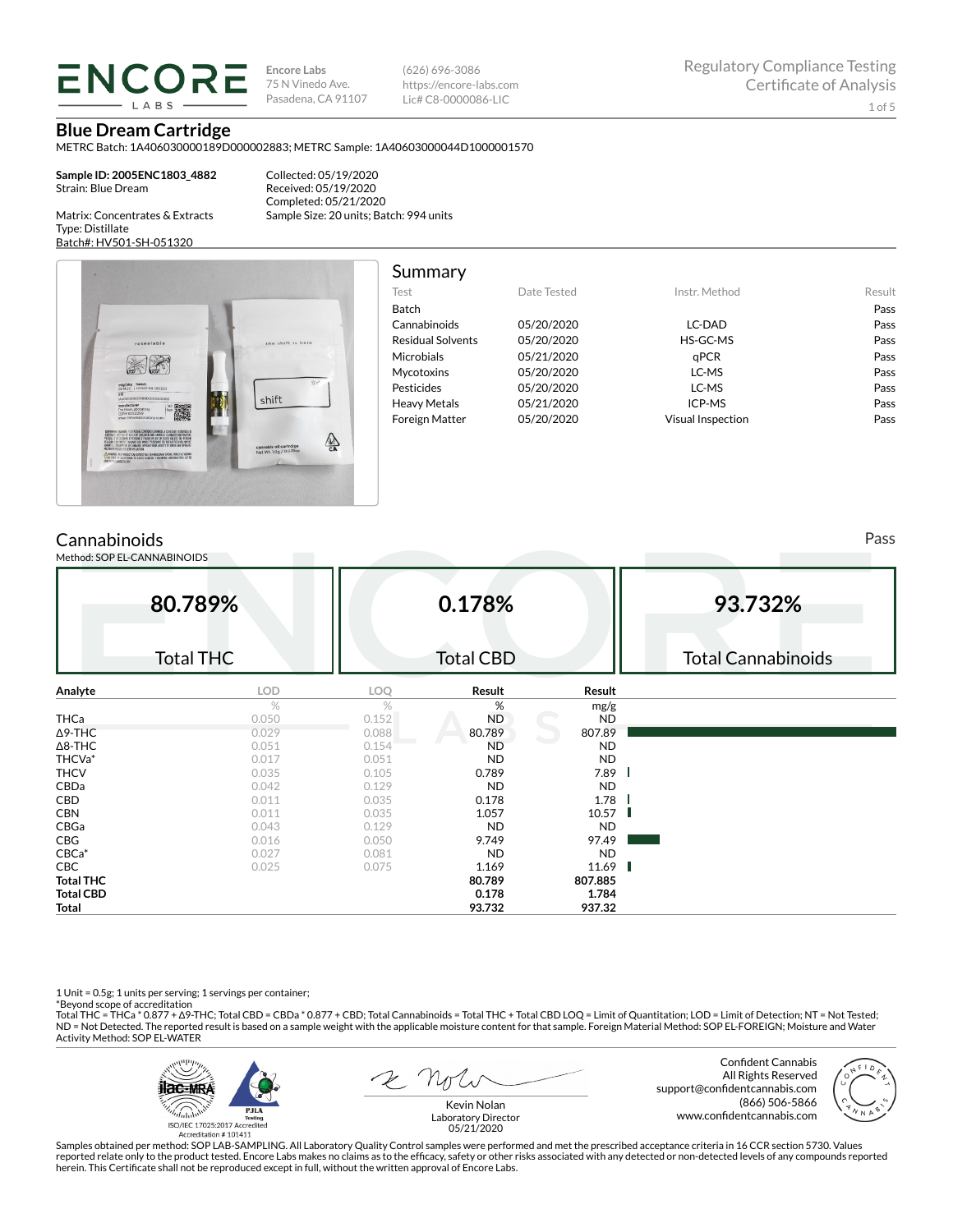**ENCORE IARS** 

**Encore Labs** 75 N Vinedo Ave. Pasadena, CA 91107 (626) 696-3086 https://encore-labs.com Lic# C8-0000086-LIC

**Blue Dream Cartridge**

METRC Batch: 1A406030000189D000002883; METRC Sample: 1A40603000044D1000001570

**Sample ID: 2005ENC1803\_4882** Strain: Blue Dream Matrix: Concentrates & Extracts

Collected: 05/19/2020 Received: 05/19/2020 Completed: 05/21/2020 Sample Size: 20 units; Batch: 994 units

Type: Distillate Batch#: HV501-SH-051320

### Pesticides

Method: SOP EL-PesticidesLCMS LC-MS

**Analyte LOD LOQ Limit Result Status**  $\mu$ g/g  $\mu$ g/g  $\mu$ g/g  $\mu$ g/g Abamectin 0.005 0.02 0.1 ND Pass Acephate 0.002 0.01 0.1 ND Pass Acequinocyl 0.005 0.02 0.1 ND Pass Acetamiprid 0.005 0.02 0.1 ND Pass Aldicarb 0.05 0.1 0.05 ND Pass Azoxystrobin 0.005 0.02 0.1 ND Pass **Bifenazate** 0.005 0.01 0.1 **0.014 Pass** Bifenthrin 0.005 0.05 3 <LOQ Pass Boscalid 0.02 0.05 0.1 <LOQ Pass **Captan 12.1 0.05 0.1 0.7 ND Pass** Carbaryl 0.02 0.05 0.5 ND Pass Carbofuran 0.05 0.1 0.05 ND Pass Chlorantraniliprole 0.002 0.01 10 ND Pass Chlordane 0.05 0.1 0.05 ND Pass Chlorfenapyr 0.05 0.1 0.05 ND Pass Chlorpyrifos 0.05 0.1 0.05 ND Pass Clofentezine 0.01 0.02 0.1 ND Pass Coumaphos 0.02 0.05 0.02 ND Pass Cyfluthrin 0.05 0.1 2 ND Pass Cypermethrin 0.05 0.1 1 ND Pass Daminozide 0.02 0.05 0.02 ND Pass **Diazinon** 0.002 0.01 0.1 ND Pass Dichlorvos 0.02 0.05 0.02 ND Pass Dimethoate 0.02 0.05 0.02 ND Pass Dimethomorph 0.005 0.02 2 ND Pass Ethoprophos 0.05 0.1 0.05 ND Pass Etofenprox 0.05 0.1 0.05 ND Pass Etoxazole 0.005 0.02 0.1 ND Pass Fenhexamid 0.005 0.02 0.1 ND Pass Fenoxycarb 0.05 0.1 0.05 ND Pass Fenpyroximate 0.005 0.02 0.1 ND Pass Fipronil 0.05 0.1 0.05 ND Pass Flonicamid 0.01 0.02 0.1 ND Pass **Analyte LOD LOQ Limit Result Status**  $\mu$ g/g  $\mu$ g/g  $\mu$ g/g  $\mu$ g/g Fludioxonil 0.01 0.05 0.1 ND Pass Hexythiazox 0.005 0.02 0.1 ND Pass **Imazalil 11 0.05 0.1 0.05 ND Pass** Imidacloprid 0.005 0.02 5 ND Pass Kresoxim Methyl  $0.005$  0.02 0.1 ND Pass **Malathion** 0.02 0.05 0.5 **ND Pass** Metalaxyl 0.002 0.005 2 ND Pass Methiocarb 0.05 0.1 0.05 ND Pass **Methomyl** 0.01 0.02 1 **ND Pass** Mevinphos 0.02 0.05 0.02 ND Pass Myclobutanil 0.005 0.01 0.1 ND Pass **Naled 1200 0.01 0.02 0.1 ND Pass Oxamyl** 0.005 0.01 0.5 **ND Pass** Paclobutrazol 0.05 0.1 0.05 ND Pass Parathion Methyl 0.05 0.1 0.05 ND Pass Pentachloronitrobenzene 0.01 0.02 0.1 ND Pass Permethrin 0.02 0.05 0.5 ND Pass Phosmet 0.01 0.02 0.1 ND Pass Piperonyl Butoxide 0.002 0.01 3 ND Pass Prallethrin 0.005 0.02 0.1 ND Pass Propiconazole 0.005 0.01 0.1 ND Pass **Propoxur 1988 0.05 0.1 0.05 ND Pass Pyrethrins 0.02 0.05 0.5 ND Pass Pyridaben 1988 0.005 0.01 0.1 ND Pass Spinetoram 0.005 0.01 0.1 ND Pass** Spinosad 0.005 0.01 0.1 ND Pass Spiromesifen 0.01 0.02 0.1 ND Pass Spirotetramat 0.005 0.01 0.1 ND Pass Spiroxamine 0.05 0.1 0.05 ND Pass Tebuconazole 0.005 0.01 0.1 ND Pass Thiacloprid 0.02 0.05 0.02 ND Pass Thiamethoxam 0.005 0.01 5 ND Pass Trifloxystrobin 0.005 0.01 0.1 <LOQ Pass

Date Tested: 05/20/2020 LOQ = Limit of Quantitation; LOD = Limit of Detection; NT = Not Tested; ND = Not Detected.



**ilac-MRA P.ILA** أيطيبك ISO/IEC 17025:2017 Ac

Accreditation #101411

Z Nolw

Confident Cannabis All Rights Reserved support@confidentcannabis.com (866) 506-5866 www.confidentcannabis.com



Kevin Nolan Laboratory Director 05/21/2020

Samples obtained per method: SOP LAB-SAMPLING. All Laboratory Quality Control samples were performed and met the prescribed acceptance criteria in 16 CCR section 5730. Values reported relate only to the product tested. Encore Labs makes no claims as to the efficacy, safety or other risks associated with any detected or non-detected levels of any compounds reported herein. This Certificate shall not be reproduced except in full, without the written approval of Encore Labs.

Pass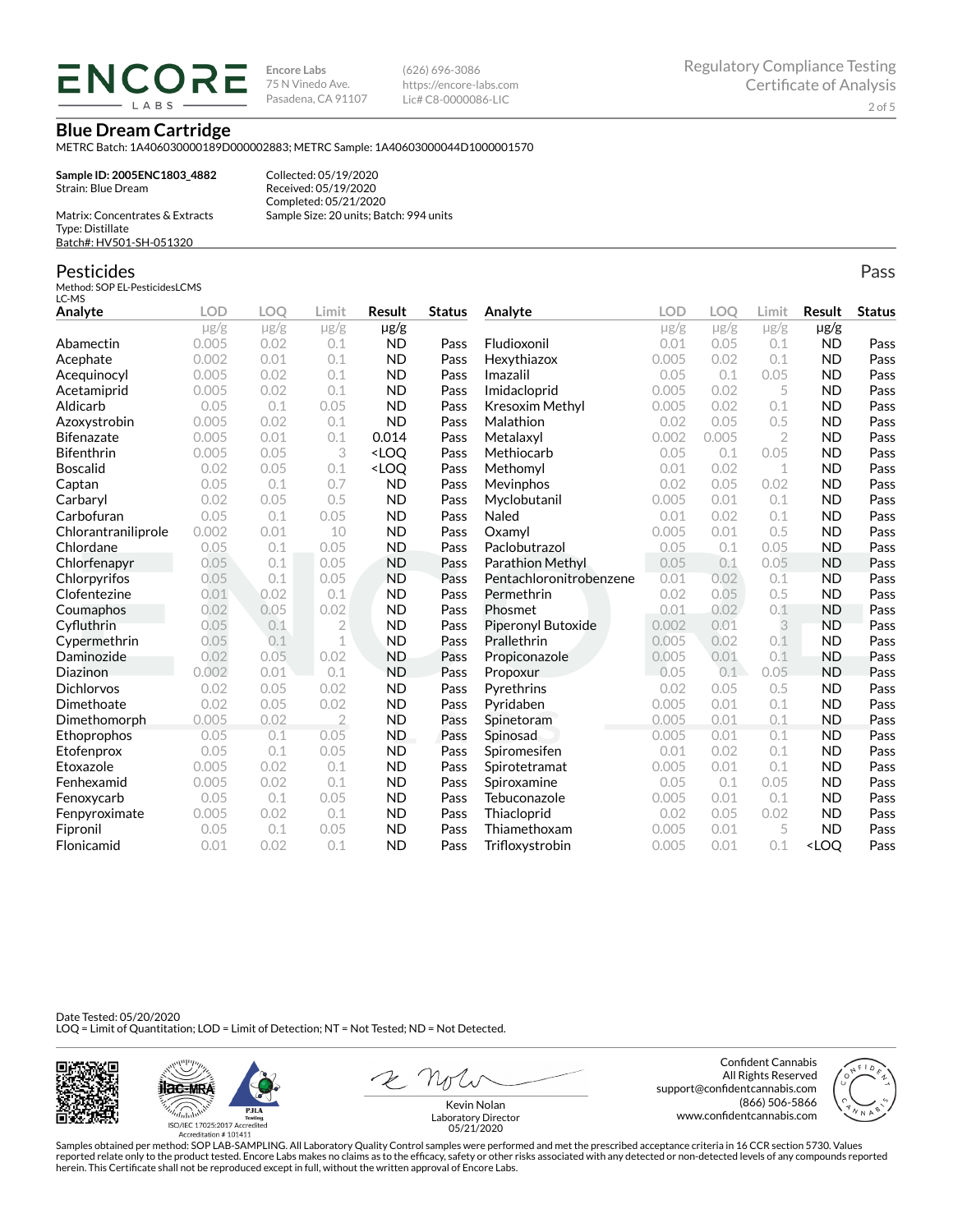

**Sample ID: 2005ENC1803\_4882**

**Encore Labs** 75 N Vinedo Ave. Pasadena, CA 91107 (626) 696-3086 https://encore-labs.com Lic# C8-0000086-LIC

Pass

# **Blue Dream Cartridge**

METRC Batch: 1A406030000189D000002883; METRC Sample: 1A40603000044D1000001570

| Sample ID: 2005ENC1803 4882<br>Strain: Blue Dream   |  |
|-----------------------------------------------------|--|
| Matrix: Concentrates & Extracts<br>Tyne: Distillate |  |

Collected: 05/19/2020 Received: 05/19/2020 Completed: 05/21/2020 Sample Size: 20 units; Batch: 994 units

| Matrix: Concentrates & Extracts |
|---------------------------------|
| Type: Distillate                |
| Batch#: HV501-SH-051320         |

# Residual Solvents

Method: SOP EL-RES\_SOLVENTS HS-GC-MS

| כויו-טט-כח          |            |            |           |                                  |               |
|---------------------|------------|------------|-----------|----------------------------------|---------------|
| Analyte             | <b>LOD</b> | <b>LOQ</b> | Limit     | Result                           | <b>Status</b> |
|                     | $\mu$ g/g  | $\mu$ g/g  | $\mu$ g/g | µg/g                             |               |
| 1,2-Dichloro-Ethane | 0.1        | 0.29       |           | <b>ND</b>                        | Pass          |
| Acetone             | 6.21       | 18.81      | 5000      | <b>ND</b>                        | Pass          |
| Acetonitrile        | 4.56       | 13.83      | 410       | ND.                              | Pass          |
| Benzene             | 0.09       | 0.28       |           | <b>ND</b>                        | Pass          |
| <b>Butane</b>       | 0.2        | 0.61       | 5000      | <b>ND</b>                        | Pass          |
| Chloroform          | 0.1        | 0.29       |           | <b>ND</b>                        | Pass          |
| Ethanol             | 2.28       | 6.9        | 5000      | 89.62                            | Pass          |
| Ethyl-Acetate       | 0.16       | 0.48       | 5000      | <b>ND</b>                        | Pass          |
| Ethyl-Ether         | 0.12       | 0.38       | 5000      | ND.                              | Pass          |
| Ethylene Oxide      | 0.08       | 0.24       |           | <b>ND</b>                        | Pass          |
| Heptane             | 0.1        | 0.29       | 5000      | 0.31                             | Pass          |
| Isopropanol         | 2.01       | 6.09       | 5000      | ND.                              | Pass          |
| Methanol            | 9.62       | 29.14      | 3000      | <b>ND</b>                        | Pass          |
| Methylene-Chloride  | 0.1        | 0.31       |           | <b>ND</b>                        | Pass          |
| n-Hexane            | 2.68       | 8.12       | 290       | <b>ND</b>                        | Pass          |
| Pentane             | 0.64       | 1.94       | 5000      | ND.                              | Pass          |
| Propane             | 0.08       | 0.25       | 5000      | ND.                              | Pass          |
| Toluene             | 0.1        | 0.29       | 890       | <loq< td=""><td>Pass</td></loq<> | Pass          |
| Trichloroethene     | 0.1        | 0.29       |           | <b>ND</b>                        | Pass          |
| <b>Xylenes</b>      | 0.6        | 1.82       | 2170      | <b>ND</b>                        | Pass          |

Date Tested: 05/20/2020 LOQ = Limit of Quantitation; LOD = Limit of Detection; NT = Not Tested; ND = Not Detected.



Confident Cannabis All Rights Reserved support@confidentcannabis.com (866) 506-5866 www.confidentcannabis.com



Kevin Nolan Laboratory Director 05/21/2020

Samples obtained per method: SOP LAB-SAMPLING. All Laboratory Quality Control samples were performed and met the prescribed acceptance criteria in 16 CCR section 5730. Values reported relate only to the product tested. Encore Labs makes no claims as to the efficacy, safety or other risks associated with any detected or non-detected levels of any compounds reported<br>herein. This Certificate shall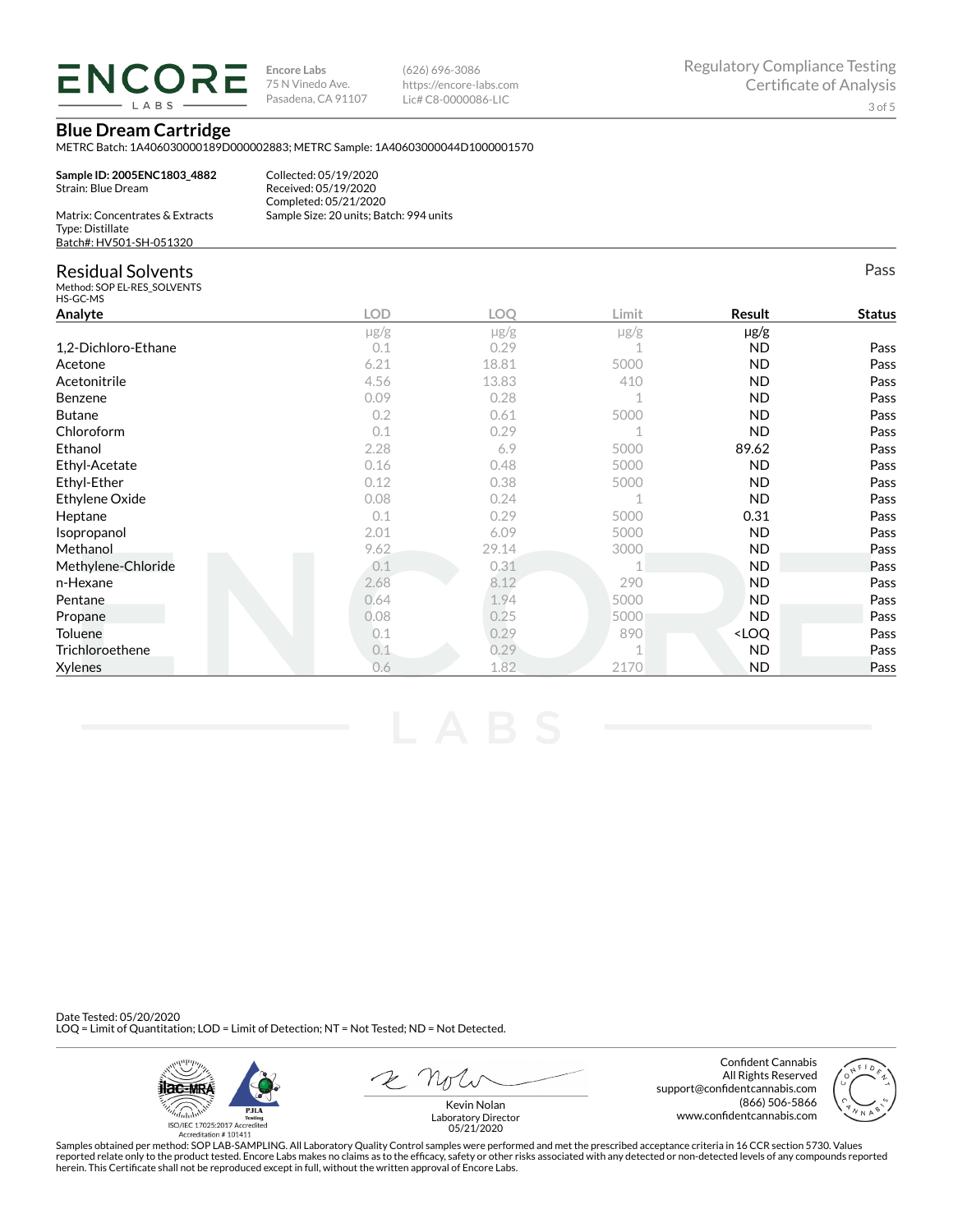

**Encore Labs** 75 N Vinedo Ave. Pasadena, CA 91107 (626) 696-3086 https://encore-labs.com Lic# C8-0000086-LIC

Pass

# **Blue Dream Cartridge**

METRC Batch: 1A406030000189D000002883; METRC Sample: 1A40603000044D1000001570

**Sample ID: 2005ENC1803\_4882** Strain: Blue Dream Matrix: Concentrates & Extracts

#### Collected: 05/19/2020 Received: 05/19/2020 Completed: 05/21/2020 Sample Size: 20 units; Batch: 994 units

# Type: Distillate Batch#: HV501-SH-051320

### **Mycotoxins**

Method: SOP EL-PesticidesLCMS LC-MS

| LC-MS                   |            |       |               |           |               |
|-------------------------|------------|-------|---------------|-----------|---------------|
| Analyte                 | <b>LOD</b> | LOC   | Limit         | Result    | <b>Status</b> |
|                         | µg/kg      | µg/kg | $\mu$ g/ $kg$ | µg/kg     |               |
| <b>B1</b>               |            | 4     |               | ND        | Tested        |
| <b>B2</b>               |            | 4     |               | <b>ND</b> | Tested        |
| G1                      |            | ∸     |               | <b>ND</b> | Tested        |
| G <sub>2</sub>          |            | ↵     |               | <b>ND</b> | Tested        |
| Ochratoxin A            |            |       | 20            | <b>ND</b> | Pass          |
| <b>Total Aflatoxins</b> |            |       | 20            | <b>ND</b> | Pass          |
|                         |            |       |               |           |               |



Date Tested: 05/20/2020 LOQ = Limit of Quantitation; LOD = Limit of Detection; NT = Not Tested; ND = Not Detected.



Confident Cannabis All Rights Reserved support@confidentcannabis.com (866) 506-5866 www.confidentcannabis.com



Kevin Nolan Laboratory Director 05/21/2020

Samples obtained per method: SOP LAB-SAMPLING. All Laboratory Quality Control samples were performed and met the prescribed acceptance criteria in 16 CCR section 5730. Values reported relate only to the product tested. Encore Labs makes no claims as to the efficacy, safety or other risks associated with any detected or non-detected levels of any compounds reported<br>herein. This Certificate shall